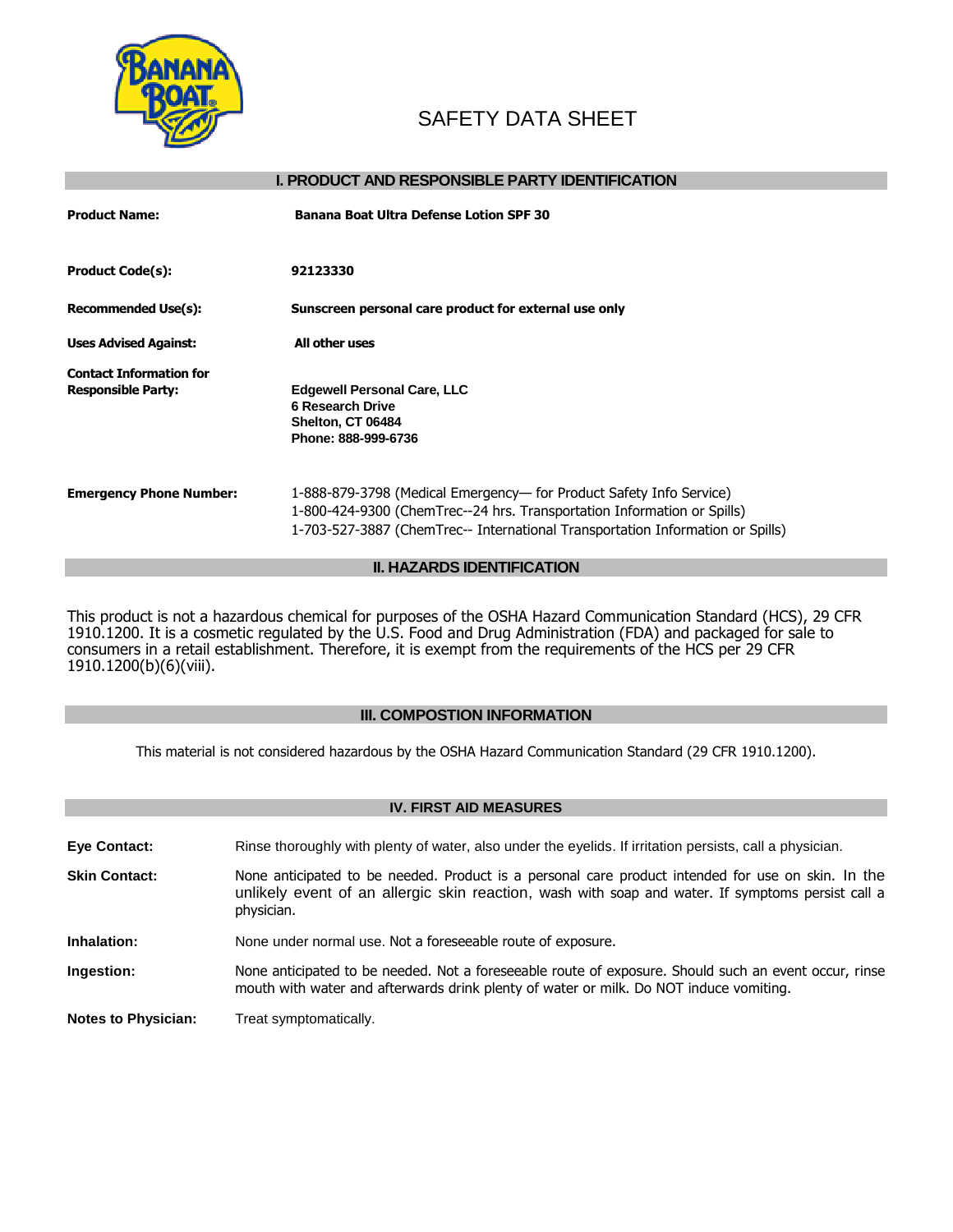| <b>V. FIRE-FIGHTING MEASURES</b>                                        |                                                                                                                                                                                          |  |  |  |
|-------------------------------------------------------------------------|------------------------------------------------------------------------------------------------------------------------------------------------------------------------------------------|--|--|--|
| <b>Flash Point:</b>                                                     | Not Applicable                                                                                                                                                                           |  |  |  |
| <b>Suitable Extinguishing Media:</b>                                    | Use extinguishing measures that are appropriate to local circumstances and the surrounding                                                                                               |  |  |  |
| <b>Sensitivity to Static Discharge:</b>                                 | environment.<br>Not sensitive to static discharge.                                                                                                                                       |  |  |  |
| <b>Protective Equipment and</b><br><b>Precautions for Firefighters:</b> | For any structural fire (one beyond the incipient stage), wear self-contained, pressure-<br>demand, breathing apparatus approved by MSHA/NIOSH for that use and full protective<br>gear. |  |  |  |
| <b>NFPA Hazard Ratings:</b>                                             | <b>Health Hazard 1</b><br><b>Flammability 1</b><br><b>Stability 0</b>                                                                                                                    |  |  |  |
| <b>VI. ACCIDENTAL RELEASE MEASURES</b>                                  |                                                                                                                                                                                          |  |  |  |
|                                                                         |                                                                                                                                                                                          |  |  |  |
| <b>Personal Precautions:</b>                                            | Avoid contact with eyes.                                                                                                                                                                 |  |  |  |
| <b>Protective Equipment:</b>                                            | None needed.                                                                                                                                                                             |  |  |  |
| <b>Emergency procedures:</b>                                            | None needed.                                                                                                                                                                             |  |  |  |
| <b>Environmental Precautions:</b>                                       | Prevent entry into waterways, sewers basements, or confined areas. Do not flush into<br>surface water or sanitary system. Refer to protective measures listed in Sections VII and VIII.  |  |  |  |
| <b>Methods for Containment:</b>                                         | Use absorbent material to prevent further leakage or spillage if safe to do so.                                                                                                          |  |  |  |
| <b>Methods for Cleaning Up:</b>                                         | Keep in suitable, closed containers for disposal                                                                                                                                         |  |  |  |
|                                                                         | <b>VII. HANDLING &amp; STORAGE</b>                                                                                                                                                       |  |  |  |
|                                                                         |                                                                                                                                                                                          |  |  |  |
| Handling:                                                               | Handle in accordance with good industrial hygiene and safety practice. Avoid contact with eyes.                                                                                          |  |  |  |
| Keep containers tightly closed.<br>Storage:                             |                                                                                                                                                                                          |  |  |  |
|                                                                         |                                                                                                                                                                                          |  |  |  |
|                                                                         | VIII. EXPOSURE CONTROLS & PERSONAL PROTECTION                                                                                                                                            |  |  |  |
| <b>Exposure Guidelines:</b>                                             | This product does not contain any hazardous materials for which substance-specific<br>occupational exposure limits have been established by regulatory bodies.                           |  |  |  |
| <b>Engineering Measures:</b>                                            | None needed. Suitable means of rinsing eyes with water is recommended.                                                                                                                   |  |  |  |
| <b>Personal Protective Equipment</b>                                    | No need for personal protective equipment is anticipated for reasonably foreseeable<br>conditions of use.                                                                                |  |  |  |

Hygiene Measures: **Handle in accordance with good industrial hygiene and safety practice.**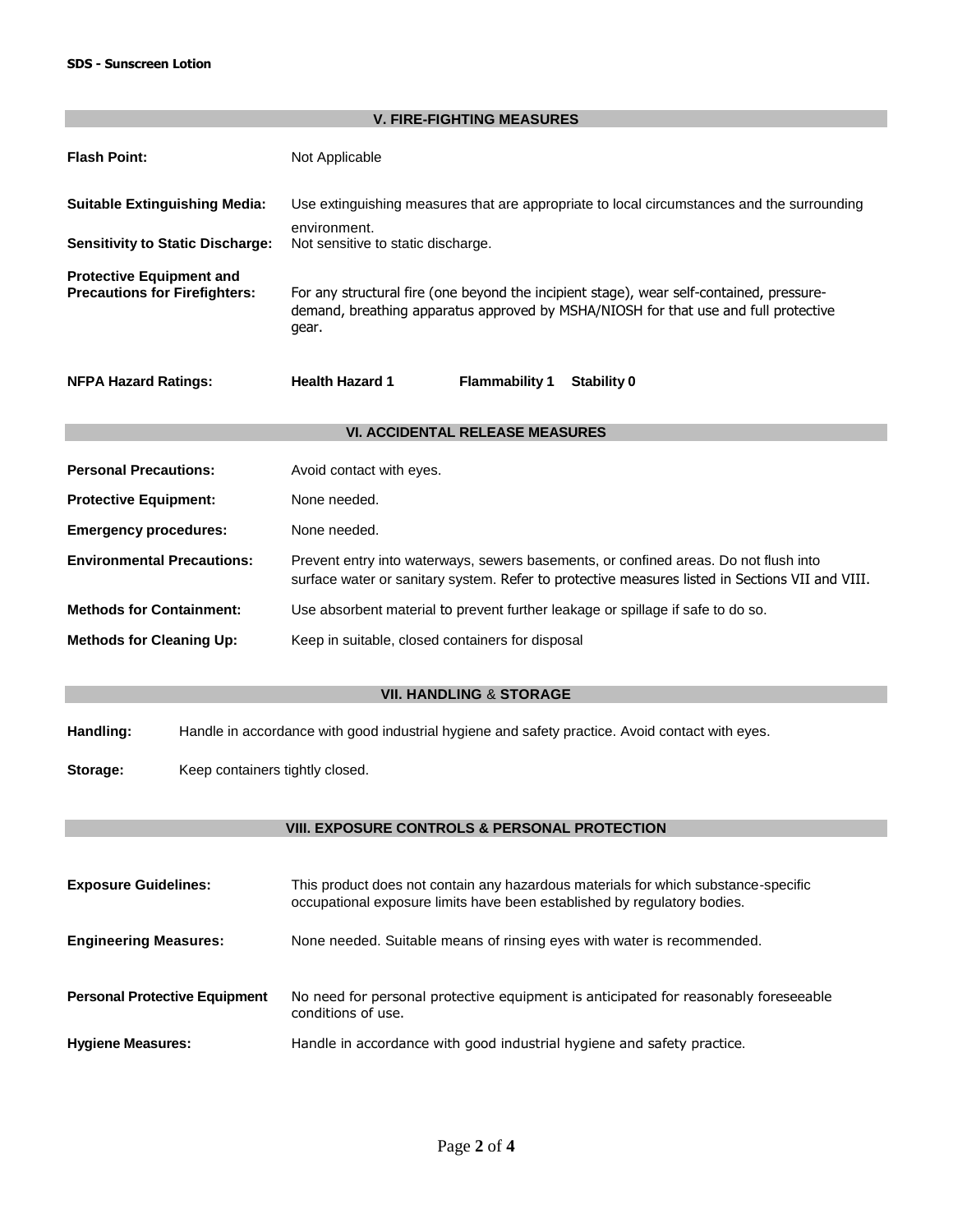# **IX. PHYSICAL** & **CHEMICAL PROPERTIES**

#### **(a) Appearance**

- **(1) physical state:** creamy lotion
- **(2) color, etc.:** white
- **(b) Odor – characteristic:** pleasant
- **(c) Odor threshold:** No data available
- **(d) pH:** 5.5-7.0
- **(e) Melting point/freezing point:** No data available
- **(f) Initial boiling point and boiling range:** No data available
- **(g) Flash point:** No data available
- **(h) Evaporation rate:** No data available
- **(i) Flammability (solid, gas):** None.
- **(j) Upper/lower flammability or explosive limits:** No data available
- **(k) Vapor pressure:** No data available
- **(l) Vapor density:** No data available
- **(m) Relative density (specific gravity):** 0.99-1.02
- **(n) Solubility(ies):** No data available**.**
- **(o) Partition coefficient (n-octanol/water):** No data available
- **(p) Auto-ignition temperature:** No data available
- **(q) Decomposition temperature:** No data available
- **(r) Viscosity:** 18,000-50,000cps
- **(s) VOC Content(%):** Not applicable

# **X. STABILITY** & **REACTIVITY**

| <b>Reactivity:</b>                         | Not reactive.                                              |
|--------------------------------------------|------------------------------------------------------------|
| <b>Chemical Stability:</b>                 | Stable                                                     |
| <b>Possibility of Hazardous Reactions:</b> | None anticipated. Hazardous polymerization does not occur. |
| <b>Conditions to Avoid:</b>                | Heat, flames and sparks.                                   |
| <b>Incompatible Products:</b>              | None known.                                                |
| <b>Hazardous Decomposition Products:</b>   | None known.                                                |

# **XI. TOXICOLOGICAL INFORMATION**

**The following classification determinations regarding the product are based on application of the HCS 2012 threshold cut-off values/concentration limits to the individual ingredients of the mixture, testing results, and the long history of safe consumer use.**

- **(a) acute toxicity:** not classified
- **(b) skin corrosion/irritation:** not classified
- **(c) serious eye irritation:** not classified
- **d) respiratory or skin sensitization:** not classified
- **(e) germ cell mutagenicity:** not classified
- **(f) carcinogenicity:** not classified
- **(g) reproductive toxicity:** not classified
- **(h) STOT-single exposure:** not classified
- **(i) STOT-repeated exposure:** not classified
- **(j) aspiration hazard:** not classified